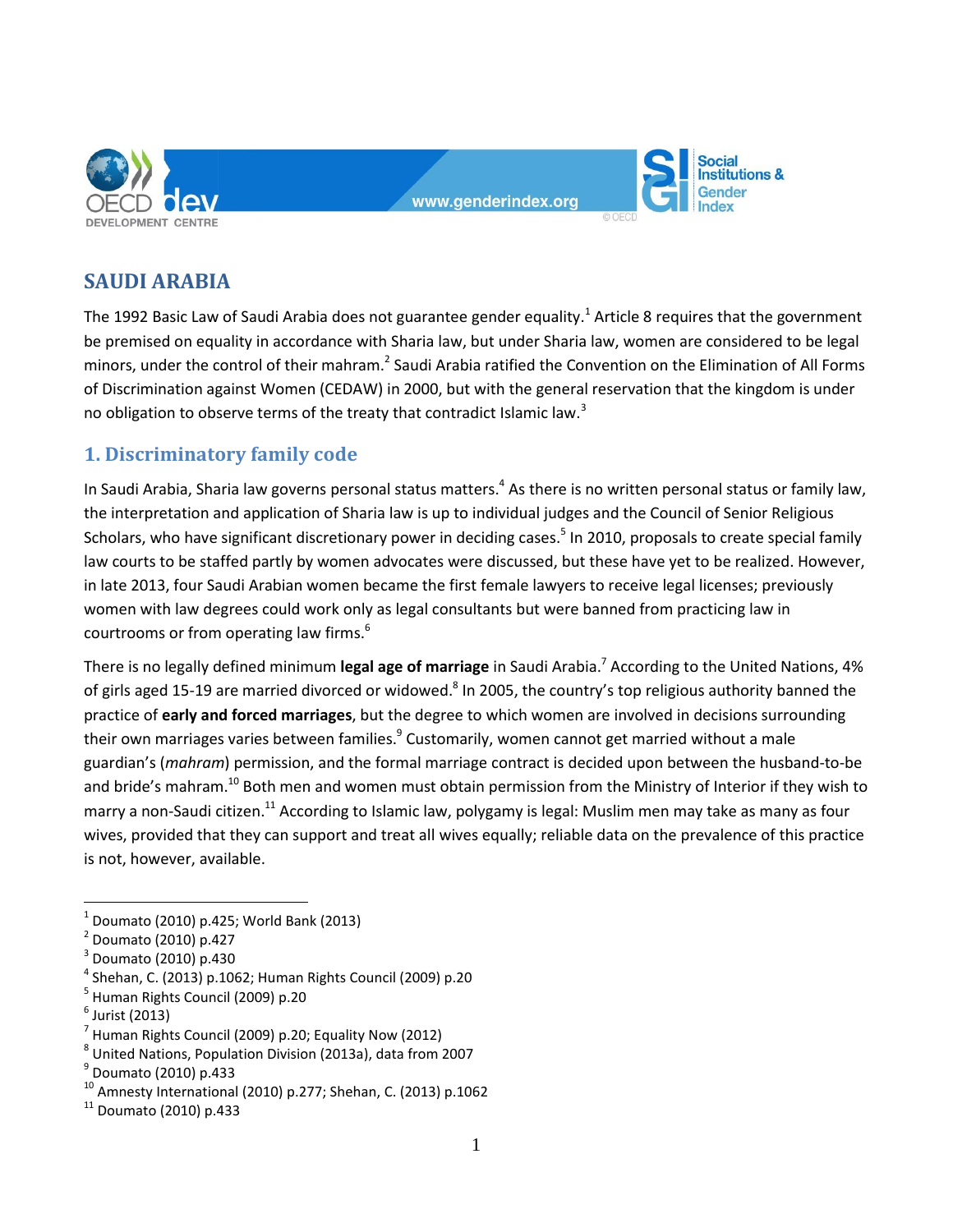When it comes to **parental authority**, children are legally under the sole guardianship of their father. The law also stipulates that the husband is the head of the household (Civil Status System, Art. 91).<sup>12</sup> Women may not enrol their children in school or travel with them without written permission from their father. In the event of divorce, women are normally granted physical custody of daughters until they reach the age of nine and sons until they reach the age of seven, although fathers retain legal guardianship.<sup>13</sup> Older children are often awarded to the father or the paternal grandparents.<sup>14</sup>

Islamic law provides for detailed and complex calculations of **inheritance** shares. Women may inherit from their father, mother, husband or children and, under certain conditions, from other family members. However, their share is generally smaller than that to which men are entitled – the Quran states that daughters should inherit half as much as sons.<sup>15</sup> In rural areas, women are often overlooked in inheritance as they are considered to be dependents of their fathers or husbands. Marrying outside the tribe is also grounds for limiting women's inheritance.<sup>16</sup>

#### *More*

Men are able to repudiate (**divorce** unilaterally) their wives, whereas women are only able to obtain a divorce under certain, restricted circumstances.<sup>17</sup> In practice, it is very difficult for women to obtain a divorce this way, as they must prove the grounds for divorce. More broadly, divorce is regarded as highly undesirable and is considered disgraceful, especially if initiated by the wife.<sup>18</sup> A divorce is also only considered legal if the wife's mahram has given his consent; the mahram may, in addition, dissolve marriages that he deems unsuitable.<sup>19</sup> Women do, however, have the right to obtain a *khula* divorce, whereby they sacrifice their dowry and any financial maintenance.<sup>20</sup>

The United Nations reports an adolescent fertility rate in Saudi Arabia of 7 per 1,000 women age 15-19.<sup>21</sup>

Data on decision-making over earnings and household purchases is not available, although some research shows that Saudi wives who share the responsibility for family expenses have a greater sav in household decisions.<sup>22</sup>

## **2. Restricted physical integrity**

Regarding the **domestic violence** law, in mid-2013, Saudi Arabia's Council of Ministers passed a law criminalizing domestic abuse. Although the law does not detail specific enforcement mechanisms, it does define domestic abuse as "all forms of exploitation, or bodily, psychological, or sexual abuse, or threat of it, committed by one person against another, including if [that person] has authority, power, or responsibility, or [if there is a] a

- <sup>17</sup> Idem; Shehan (2013) p.1062
- <sup>18</sup> Shehan (2013) p.1062

 $12$  World Bank (2013)

<sup>13</sup> Human Rights Council (2009) p.21

<sup>14</sup> Doumato (2010) p.434

 $15$  World Bank (2013)

<sup>16</sup> Shehan (2013) p.1062

 $19$  Human Rights Council (2009) pp.11, 15; Doumato (2010) p.434

<sup>20</sup> Doumato (2010) p.434; Shehan (2013) p.1062

 $21$  United Nations, Population Division (2013b), data from 2007

<sup>22</sup> UNICEF (2007) p.32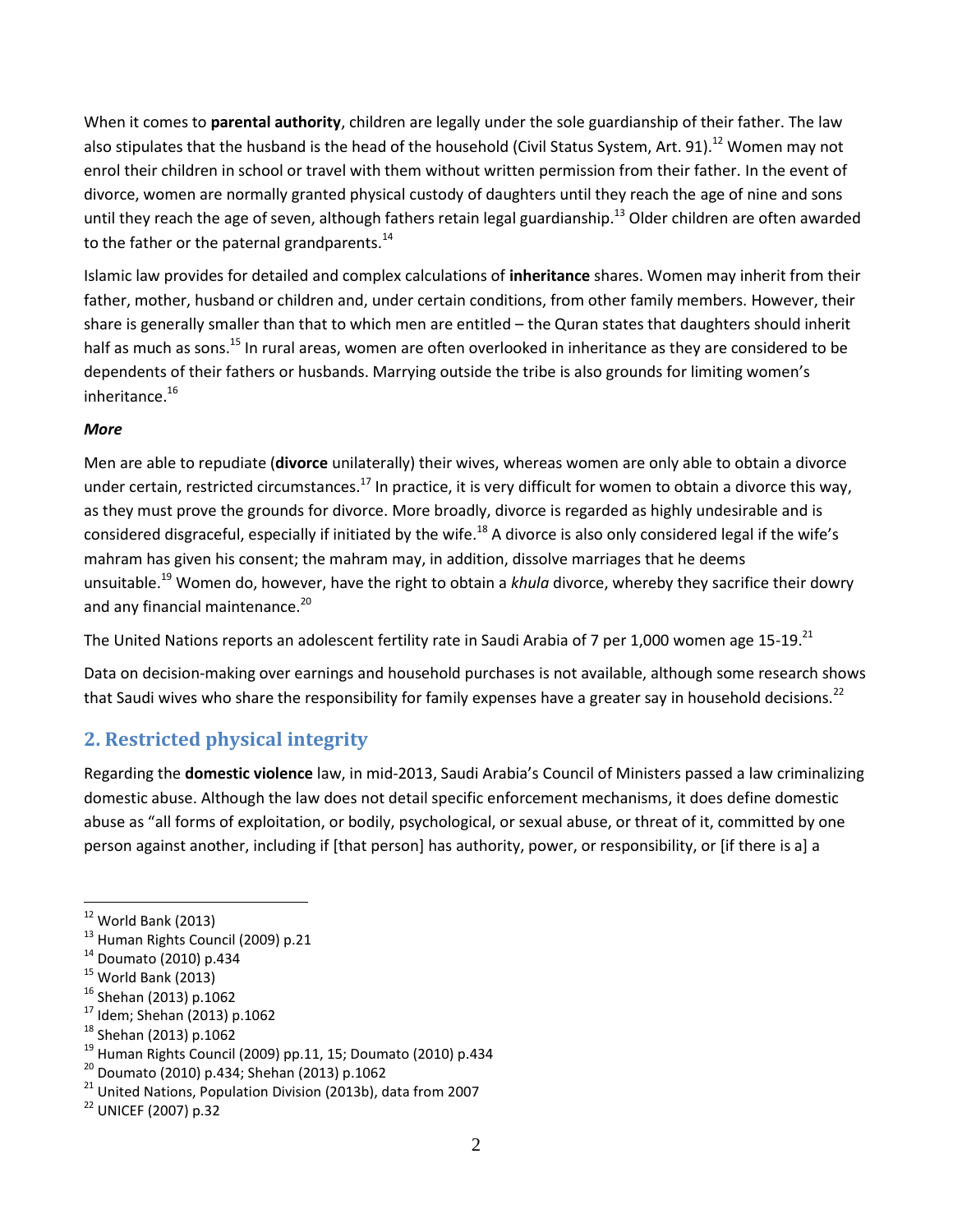family, support, sponsorship, guardianship, or living dependency relationship between the two [individuals]."<sup>23</sup> Under the law, offenders face fines and prison time up to one year, unless Sharia law provides for a harsher sentence. Penalties may be doubled for repeat offenders. $24$ 

Incidents of domestic violence are, however, rarely reported or talked about publicly; women may fear damaging their own reputation and their family's honour.<sup>25</sup> There are no statistics available as to the number of women affected, but prevalence is thought to be high.<sup>26</sup> The Ministry of Social Affairs reported that in 2011, there were 931 cases of family violence incidents against women.<sup>27</sup> Police have, however, generally been reluctant to intervene and cases have been noted where women were prevented from reporting domestic violence because officials erroneously believed that they needed the permission of their *mahram* to do so (while in many cases, the *mahram* is the perpetrator).<sup>28</sup> Saudi women who report violations may also face counteraccusations of fornication, leaving them open to criminal prosecution.<sup>29</sup> The new law, however, gives those who report abuse the right to remain anonymous. In addition to recent legislation, the government has established a National Programme for Family Safety (NPFS), which aims to prevent violence through training, awareness raising and the provision of services to victims, family protection centres in hospitals, and a national registry of cases of violence against women and children.<sup>30</sup> While these services provide some assistance to women who are experiencing abuse, they often also encourage women to return to their husbands or families, in the interests of upholding family unity. $31$ 

While the above law defines abuse as bodily, psychological, or sexual, it does not specifically address **rape** or criminalise marital rape.<sup>32</sup> Rape remains a taboo issue that is not discussed openly; very few cases are reported, as victims fear societal reprisal or punishment by the court for illegal "mixing of genders".<sup>33</sup> In one notorious case, a young woman and her male companion who were both gang-raped by a group of men were themselves sentenced to 200 lashes and a six-month prison term, for being alone in the company of a person of the opposite sex who was not a relative.<sup>34</sup> There is no available data on prosecutions or convictions.

There are no specific laws addressing **sexual harassment**, nor is sexual harassment addressed in other legislation, although employers in many sectors maintain separate male and female workspaces where feasible.<sup>35</sup> There is very little media reporting and no government data on sexual harassment, such that information on prevalence is not available. $36$ 

 $24$  Idem

- <sup>27</sup> US Department of State (2012)
- <sup>28</sup> Human Rights Council (2009) p.12; Doumato (2010) p.436
- <sup>29</sup> Human Rights Watch (2013)
- <sup>30</sup> US Department of State (2012)
- <sup>31</sup> Human Rights Council (2009) p.19
- <sup>32</sup> Human Rights Watch (2013)
- <sup>33</sup> Human Rights Council (2009) p.13; US Department of State (2012)
- <sup>34</sup> Doumato (2010) p.437
- <sup>35</sup> US Department of State (2012)

<sup>&</sup>lt;sup>23</sup> Human Rights Watch (2013)

<sup>25</sup> Doumato (2010) p.436

<sup>&</sup>lt;sup>26</sup> Human Rights Watch (2013); US Department of State (2012)

 $36$  Idem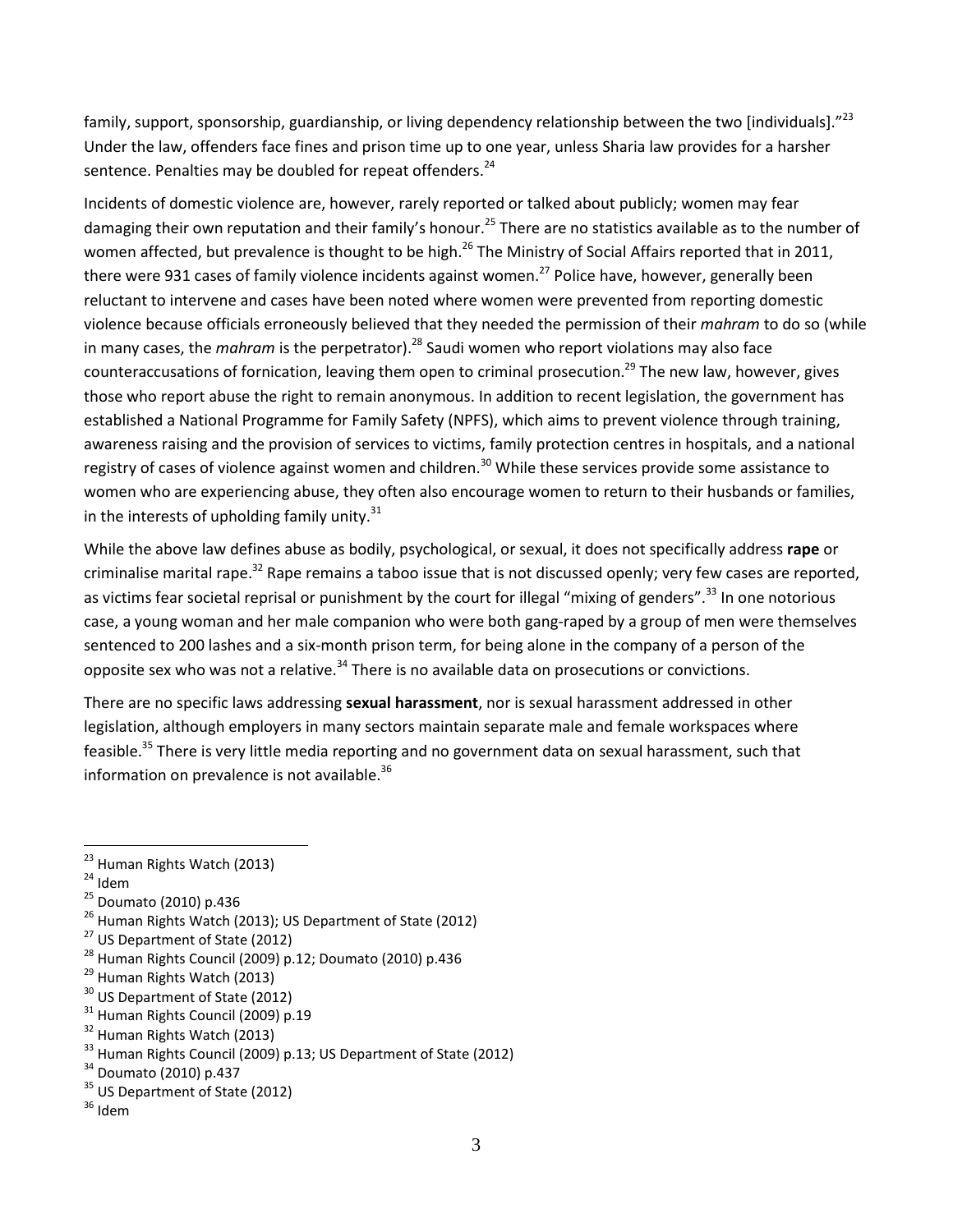**Female genital mutilation** (FGM) is not a general practiced in Saudi Arabia, although there are indications that it does occur among Shia Muslims in the Eastern Province, and possibly among some Bedouin groups.<sup>37</sup> Data on the percentage of women who have undergone FGM are not available.

#### *More*

So-called **'honour crimes'** reportedly occur in Saudi Arabia, typically involving cases in which a woman is punished or even killed by male family members for having brought "shame" on the family honour. However, data on prevalence is not available. $38$ 

Most health facilities and hospitals require women to be accompanied by or provide written consent from their *mahram* before they can obtain medical treatment, which may constrain their access to reproductive healthcare. <sup>39</sup> According to UNFPA, 24% of women reported using some form of **contraception**. <sup>40</sup> Recent data on the prevalence of modern contraception is not available nor is information on the proportion of women who have an unmet need for family planning.

Abortion is legal in cases where the mother's physical or mental health is in danger.<sup>41</sup>

### **3. Son bias**

The male/female **sex ratio** for the working age population (15-64) 2013 is 1.29 while the sex ratio at birth is 1.05.<sup>42</sup> Analysis of sex ratio data across age groups provides evidence that Saudi Arabia is a country of concern in relation to **missing women**.

#### *More*

Figures given in the 2014 UNICEF report indicate that under-five mortality rates are slightly higher for boys than girls.<sup>43</sup> Gender-disaggregated statistics regarding immunisation rates are not available, but overall, immunisations appear to be nearly universal (98-99%, depending on the vaccine). $44$ 

According to UNICEF, gross primary enrolment ratios are equal for boys and girls (females as % of males: 100%) while the gross enrolment ratio for secondary school is somewhat lower (88%).<sup>45</sup> These figures seem to indicate that Saudi Arabia is not a country of concern with respect to son preference with regard to early childhood care, but that son preference may a factor in access to education.

<sup>37</sup> Doumato (2010) p.437

<sup>&</sup>lt;sup>38</sup> Devers and Bacon (2010)

<sup>39</sup> Idem, p.447

<sup>40</sup> United Nations, Population Division (2012), data from 2007

 $41$  UNDP (2010)

<sup>42</sup> Central Intelligence Agency (2013)

<sup>43</sup> UNICEF (2014) p.33

 $44$  Idem, p.45

 $45$  Idem, p.75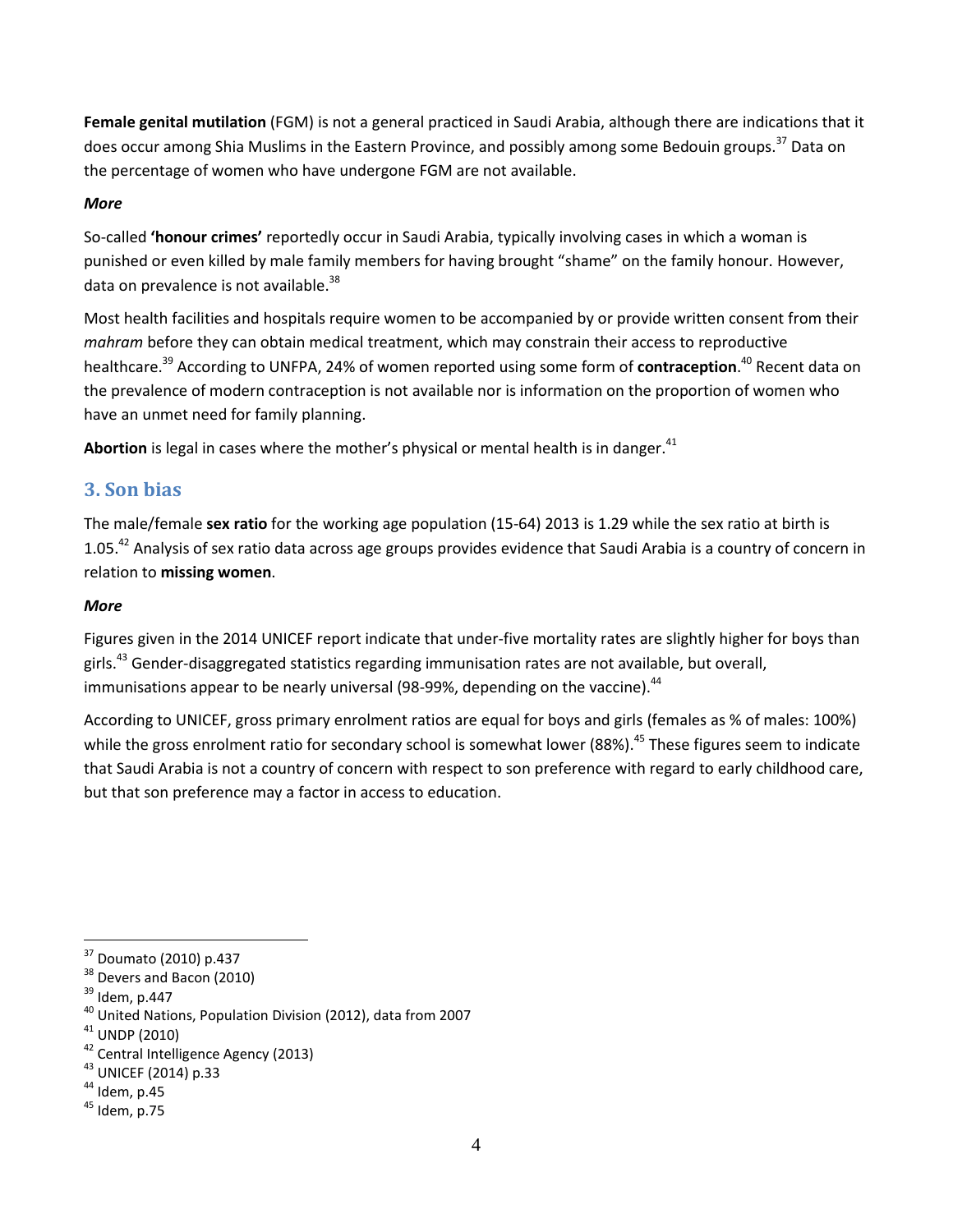## **4. Restricted resources and assets**

Women (married and unmarried) in Saudi Arabia have the legal **right to own land and non-land assets** (Basic Law, Arts 7, 17, and18).<sup>46</sup> Upon marriage, women retain control and ownership of any property that they may already own; the default marital property regime is separation of property (Basic Law, Arts 7 and 23).<sup>47</sup>

Other laws or social norms, however, largely restrict these rights.<sup>48</sup> More specifically, a law requiring physical separation of unrelated men and women in all public areas limits women's ability to independently own and manage any kind of assets.<sup>49</sup> This and other restrictions on freedom of movement mean that it is difficult for women to physically **access banks and other financial services**. 50

However, legislation that required women wishing to establish their own businesses to hire a male manager in order to receive a commercial license was abolished in 2005, as were regulations stating that women needed permission from their *mahram* to start a business or take out a bank loan.<sup>51</sup> In 2009, the Ministry of Commerce (but not other ministries) stopped requiring women to conduct ministerial business through a male representative.<sup>52</sup> Generally, however, the de facto practice remains that women must get approval of male guardians – fathers, husbands, or sons – in order to carry out business.<sup>53</sup>

## **5. Restricted civil liberties**

Women's freedom of movement and **access to public space** is severely restricted in Saudi Arabia. Legally, women need permission to leave their homes, and are forbidden from leaving their local neighbourhood without the company of their *mahram*.<sup>54</sup> Women are also not allowed to drive cars, although protests against this law are becoming increasingly vocal.<sup>55</sup> Certain public services may be accessed only if accompanied by a mahram, and women need to be accompanied by a male relative when travelling inside or outside the country.<sup>56</sup> In order to obtain a passport, women need to provide the name and national ID number of their guardian, and the guardian is in turn required to sign the form. While national ID cards are optional for women, they are compulsory for men over the age of 15.<sup>57</sup>

Saudi Arabia also applies rules of strict gender segregation: women are forbidden to be in physical contact with unrelated males, and unrelated men and women are separated in all public places. Mosques, most ministries and some public streets are reserved for men.<sup>58</sup> Women have only limited access to parks, museums and libraries, which they can only visit at certain times.<sup>59</sup> The Commission for the Promotion of Virtue and the

<sup>47</sup> Idem

 $\overline{a}$ 

- <sup>48</sup> Doumato (2010) p.438
- <sup>49</sup> Idem
- <sup>50</sup> Cotula (2002 [2007]) p.131
- <sup>51</sup> Human Rights Council (2009) p.7
- <sup>52</sup> Human Rights Watch (2012)
- <sup>53</sup> Aljazeera (2013)

<sup>55</sup> Human Rights Watch (2012); CNN (2013); Freedom House (2013)

 $46$  World Bank (2013)

<sup>54</sup> Amnesty International (2010) p.277; Duomato (2010) p.431

<sup>56</sup> World Bank (2013); Freedom House (2013)

<sup>57</sup> Idem

<sup>58</sup> Idem

<sup>59</sup> Idem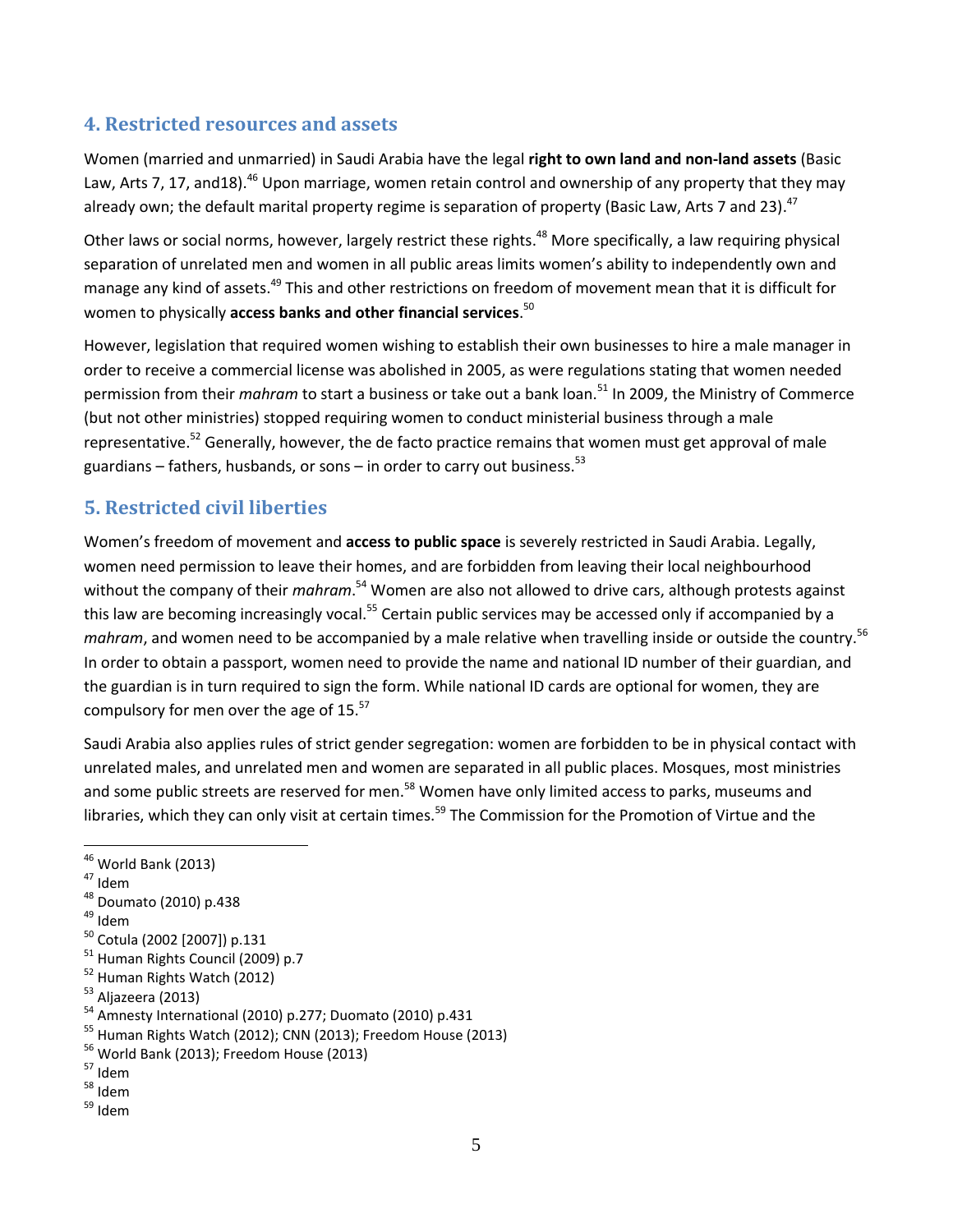Prevention of Vice (CPVPV) police are responsible for maintaining gender segregation in public places, and reportedly are often arbitrary and vindictive in their interpretation of laws relating to contact between men and women, and other aspects of 'morality', often harassing and physically abusing women who they deem to be breaking the law.<sup>60</sup>

Freedom of expression, association and assembly are all restricted in Saudi Arabia. Political activists are frequently detained and police aggressively disperse protests.<sup>61</sup> Organised assemblies of any type require a government permit and it is a crime to participate in political protests or unauthorised public assemblies.<sup>62</sup> Law does not provide for freedom of association and the government prohibits the establishment of political parties or groups considered in opposition or challenging to the regime.<sup>63</sup> The government tightly controls domestic media content and journalists are banned from publishing articles considered offensive to the religious establishment or the ruling authorities; violations can result in fines, prison sentences, and forced closure.<sup>64</sup> While women's rights activists and organisations are active in Saudi Arabia, especially in attempts to reduce domestic violence, increase political participation, and protest the ban on female driving, they have faced threats and intimidation.<sup>65</sup>

There is no national-level elected legislature in Saudi Arabia. Women did not have the right to vote in Saudi Arabia's municipal council elections, first held in 2005 and again in 2011.<sup>66</sup> A Royal Decree was issued in late 2011 that allows Saudi women to vote and run for office in the next municipal elections, scheduled for 2015.<sup>67</sup> As for **quotas**, there are some reserved seats at national level: a January 2011 Royal Order amended the composition of the previously all-male 150-member Consultative Council by reserving 20% of its seats for women members.<sup>68</sup> While these changes provide greater political rights to women, voter participation in municipal elections have to date been limited, and municipal councils have very little authority.<sup>69</sup> Women may also now serve on the Shura council, the 150-member formal advisory body that drafts laws, debates major issues and provides advice to the king. A royal decree in 2013 granted women thirty appointed seats on the council and a second decree stipulates that women should henceforth make up 20% of the council.<sup>70</sup> There are currently, however, no female ministers in the cabinet and women remain segregated within the council, entering through a separate door and sitting in their own seating area.<sup>71</sup> Overall, women's representation in decision-making remains very low, and they are entirely excluded from all leadership positions within the country's religious institutions.<sup>72</sup>

#### *More*

- $^{63}$ Idem
- <sup>64</sup> Freedom House (2013)
- <sup>65</sup> Freedom House (2013); Duomato (2010) p.446
- <sup>66</sup> Doumato (2010) pp.426, 444
- <sup>67</sup> Human Rights Watch (2012)
- <sup>68</sup> The Quota Project (2014)
- <sup>69</sup> Middle East Voices (2012)
- <sup>70</sup> New York Times (2013)
- $71$  Idem
- $72$  Doumato (2010) pp.431

 $^{60}$  Human Rights Council (2009) p.14; Freedom House (2013)

 $61$  Freedom House (2013)

<sup>&</sup>lt;sup>62</sup> US Department of State (2012)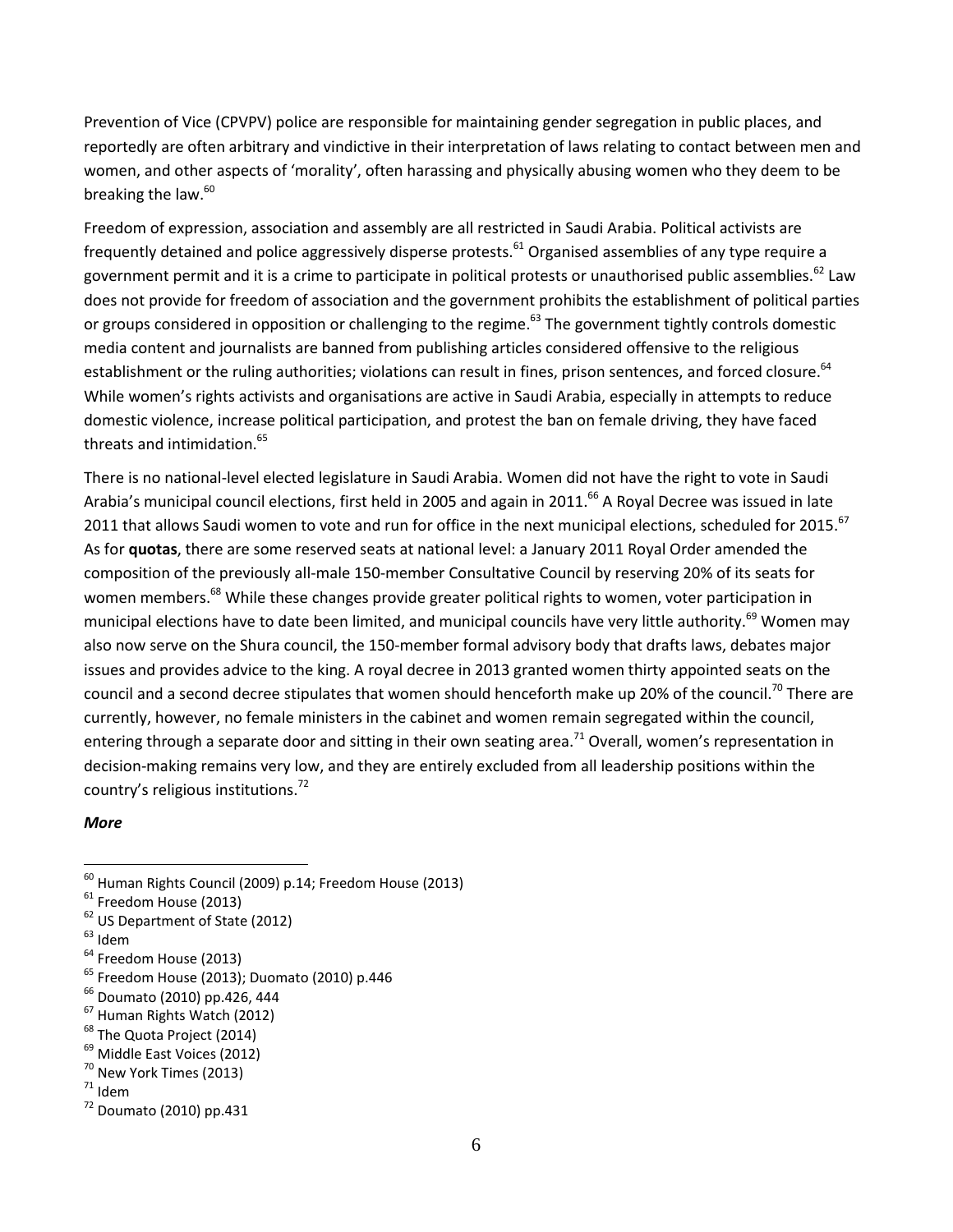There is no legislation in place to protect women against discrimination in **employment**. Pregnant women are, however, entitled to 10 weeks' paid **maternity leave** (financed by the employer), and organisations that employ more than 50 women are required to provide childcare facilities.<sup>73</sup> Women need permission from their *maharm* in order to be able to work.<sup>74</sup> The new Labour Code (introduced in 2005) implies that gender segregation in the work place is no longer a legal requirement, but the law is unclear and segregation is often still practiced, limiting women's full participation in the work place.<sup>75</sup> Some professions are closed to women: a loosely defined group of activities that are deemed unsuitable to women's 'nature' and potentially detrimental to their health.<sup>76</sup> However, younger men are increasingly supportive of their wives having careers and employment outside the home, not least as their income helps cover increased living costs in Saudi Arabia.<sup>77</sup> Women have been able to study law since 2007, and since 2013 can receive legal licenses allowing them to practice law in courtrooms and operate law firms. In addition, the government has taken steps to encourage women's employment opportunities, for instance by obliging all government agencies to have women's sections, and new opportunities for women are opening up in the private sphere (such as women-only manufacturing and shopping centres).<sup>78</sup> But women's participation in the labour market remains low, at 18%.<sup>79</sup>

Saudi women cannot confer *citizenship* to children born to a non-Saudi Arabian father.<sup>80</sup> Women are, however, now able to check into hotels or rent apartments on their own, and a women-only hotel opened in Riyadh in 2008.<sup>81</sup>

<sup>&</sup>lt;sup>73</sup> ILO (2010); World Bank (2013)

<sup>74</sup> Doumato (2010) p.431

<sup>75</sup> Human Rights Council (2009) p.7;

<sup>76</sup> Duomato (2010) p.439

<sup>77</sup> Financial Times (2014)

<sup>78</sup> Doumato (2010) pp.426, 444

<sup>79</sup> World Bank (n.d) 'Data: Labor participation rate, female

 $80$  World Bank (2013)

 $81$  Doumato (2010) p.432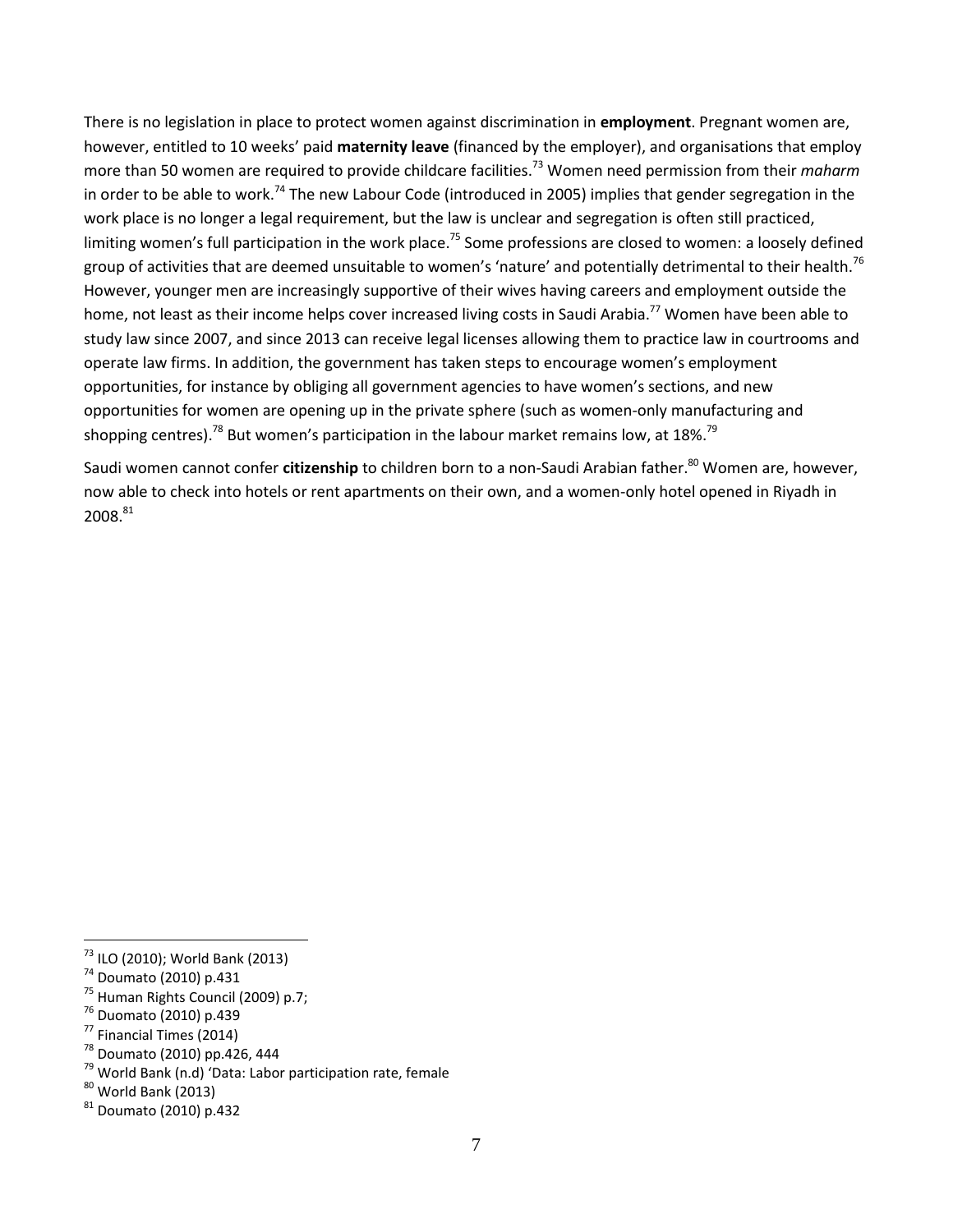## **Sources**

Aljazeera (2013) Saudi Arabia outlaws domestic violence, [\(http://www.aljazeera.com/news/middleeast/2013/08/20138290272119559.html](http://www.aljazeera.com/news/middleeast/2013/08/20138290272119559.html) - accessed 4 February 2014).

Amnesty International (2010) Amnesty International Report 2009, State of the World's Human Rights, London: Amnesty International. [\(http://thereport.amnesty.org/sites/default/files/AIR2010\\_EN.pdf](http://thereport.amnesty.org/sites/default/files/AIR2010_EN.pdf) - accessed 4 February 2014).

Central Intelligence Agency (2013) The World Factbook. [\(https://www.cia.gov/library/publications/the-world](https://www.cia.gov/library/publications/the-world-factbook/fields/2018.html)[factbook/fields/2018.html](https://www.cia.gov/library/publications/the-world-factbook/fields/2018.html) - accessed 4 February 2014).

CNN (2013) 2 Saudi women detained for driving in ongoing bid to end ban [\(http://www.cnn.com/2013/12/01/world/meast/saudi-arabia-female-drivers-detained/](http://www.cnn.com/2013/12/01/world/meast/saudi-arabia-female-drivers-detained/) - accessed 4 February 2014).

Cotula, L. for the FAO (Food and Agriculture Organization) Legal Office (2002 [2007]), Gender and Law: Women's Rights in Agriculture, FAO Legislative Study No. 76, 2002 (revised 2007), Rome. [\(ftp://ftp.fao.org/docrep/fao/005/y4311e/y4311e00.pdf](ftp://ftp.fao.org/docrep/fao/005/y4311e/y4311e00.pdf) - accessed 4 February 2014).

Devers, Lindsey N. and Sarah Bacon (2010) Interpreting Honor Crimes: The Institutional Disregard Towards Female Victims of Family Violence in the Middle East, *International Journal of Criminology and Sociological Theory*, Vol. 3, No. 1, June 2010, 359-371.

Doumato, Eleanor Abdella (2010) 'Saudi Arabia', in Sanja Kelly and Julia Breslin, eds., (2010) Women's Rights in the Middle East and North Africa, New York, NY: Freedom House; Lanham, MD: Rowman & Littlefield.

Equality Now (2012) Saudi Arabia: End Child Marriages and Male Guardianship over Women [\(http://www.equalitynow.org/node/725](http://www.equalitynow.org/node/725) - accessed 3 February 2014).

Financial Times (2014) Saudi women defy tradition to enter workplace [\(http://www.ft.com/cms/s/0/a3c25b04-](http://www.ft.com/cms/s/0/a3c25b04-8845-11e3-a926-00144feab7de.html#axzz2sNllIQBl) [8845-11e3-a926-00144feab7de.html#axzz2sNllIQBl](http://www.ft.com/cms/s/0/a3c25b04-8845-11e3-a926-00144feab7de.html#axzz2sNllIQBl) - accessed 4 February 2014).

Freedom House (2013) 'Saudi Arabia – Freedom in the World. Country Report – Saudi Arabia' [\(http://www.freedomhouse.org/report/freedom-world/2013/libya#.Uuqt6XddVyE](http://www.freedomhouse.org/report/freedom-world/2013/libya#.Uuqt6XddVyE) - accessed 4 February 2014).

Human Rights Council (2009) 'Report of the Special Rapporteur on violence against women, its causes and consequences, Yakin Ertürk, Addendum MISSION TO SAUDI ARABIA', A/HRC/11/6/Add.3, UN General Assembly, Human Rights Council, Geneva.

Human Rights Watch (2012) World Report 2012: Saudi Arabia [\(http://www.hrw.org/world-report-2012/world-report-2012](http://www.hrw.org/world-report-2012/world-report-2012-saudi-arabia) [saudi-arabia-](http://www.hrw.org/world-report-2012/world-report-2012-saudi-arabia)accessed 3 February 2014).

Human Rights Watch (2013) Saudi Arabia: New Law to Criminalize Domestic Violence [\(http://www.hrw.org/news/2013/09/03/saudi-arabia-new-law-criminalize-domestic-abuse](http://www.hrw.org/news/2013/09/03/saudi-arabia-new-law-criminalize-domestic-abuse) - accessed 3 February 2014).

International Labour Organization (ILO) (2010) Database of Conditions of Work and Employment Laws, [\(http://www.ilo.org/dyn/travail/travmain.home](http://www.ilo.org/dyn/travail/travmain.home) - accessed 3 February 2014).